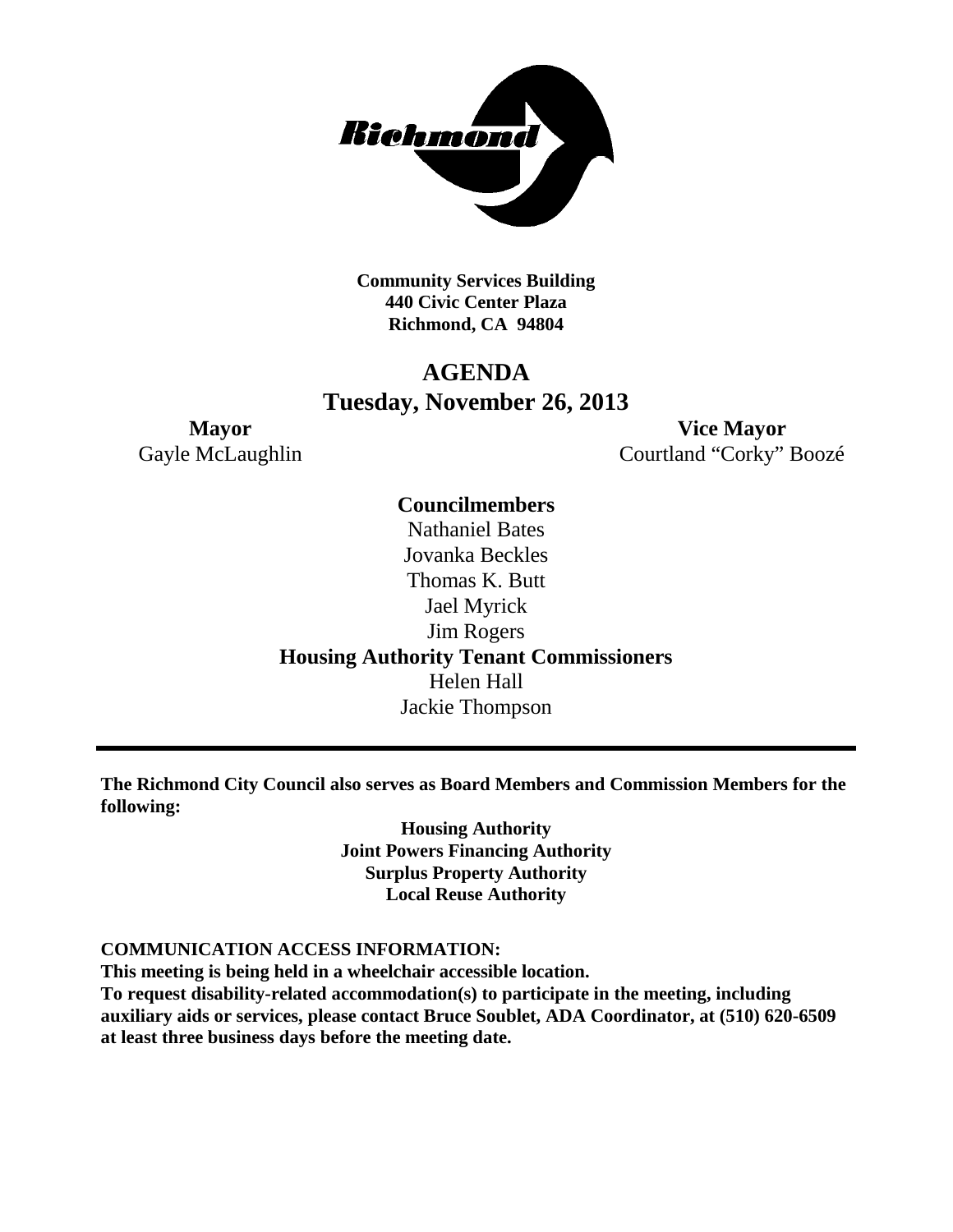# **MEETING PROCEDURES**

The City of Richmond encourages community participation at its City Council meetings and has established procedures that are intended to accommodate public input in a timely and time-sensitive way. As a courtesy to all members of the public who wish to participate in City Council meetings, please observe the following procedures:

**PUBLIC COMMENT ON AGENDA ITEMS:** Anyone who desires to address the City Council on items appearing on the agenda must complete and file a pink speaker's card with the City Clerk **prior** to the City Council's consideration of the item. Once the City Clerk has announced the item and discussion has commenced, no person shall be permitted to speak on the item other than those persons who have submitted their names to the City Clerk. Your name will be called when the item is announced for discussion. **Each speaker will be allowed TWO (2) MINUTES to address the City Council on NON-PUBLIC HEARING items listed on the agenda.**

**OPEN FORUM FOR PUBLIC COMMENT:** Individuals who would like to address the City Council on matters not listed on the agenda or on **Presentations, Proclamations and Commendations, Report from the City Attorney, or Reports of Officers** may do so under Open Forum. All speakers must complete and file a pink speaker's card with the City Clerk **prior** to the commencement of Open Forum. **The amount of time allotted to individual speakers shall be determined based on the number of persons requesting to speak during this item. The time allocation for each speaker will be as follows: 15 or fewer speakers, a maximum of 2 minutes; 16 to 24 speakers, a maximum of 1 and one-half minutes; and 25 or more speakers, a maximum of 1 minute.**

### **SPEAKERS ARE REQUESTED TO OCCUPY THE RESERVED SEATS IN THE FRONT ROW BEHIND THE SPEAKER'S PODIUM AS THEIR NAME IS ANNOUNCED BY THE CITY CLERK.**

**CONSENT CALENDAR:** Consent Calendar items are considered routine and will be enacted, approved or adopted by one motion unless a request for removal for discussion or explanation is received from the audience or the City Council. A member of the audience requesting to remove an item from the Consent Calendar must complete and file a speaker's card with the City Clerk **prior to the City Council's consideration of Agenda Review.** An item removed from the Consent Calendar may be placed anywhere on the agenda following the City Council's agenda review.

Any law enforcement officer on duty or whose service is commanded by the presiding officer shall be Sergeant-at-Arms of the Council meetings. He/she, or they, shall carry out all orders and instructions given by the presiding officer for the purpose of maintaining order and decorum at the Council meetings (City Council Rules of Procedure and Order Section III F, RMC Section 2.12.030).

**\*\*\*\*\*\*\*\*\*\*\*\*\*\*\*\*\*\*\*\*\*\*\*\*\*\*\*\*\*\*\*\*\*\*\*\*\*\*\*\*\*\*\*\*\*\*\*\*\*\*\*\*\*\*\*\*\*\***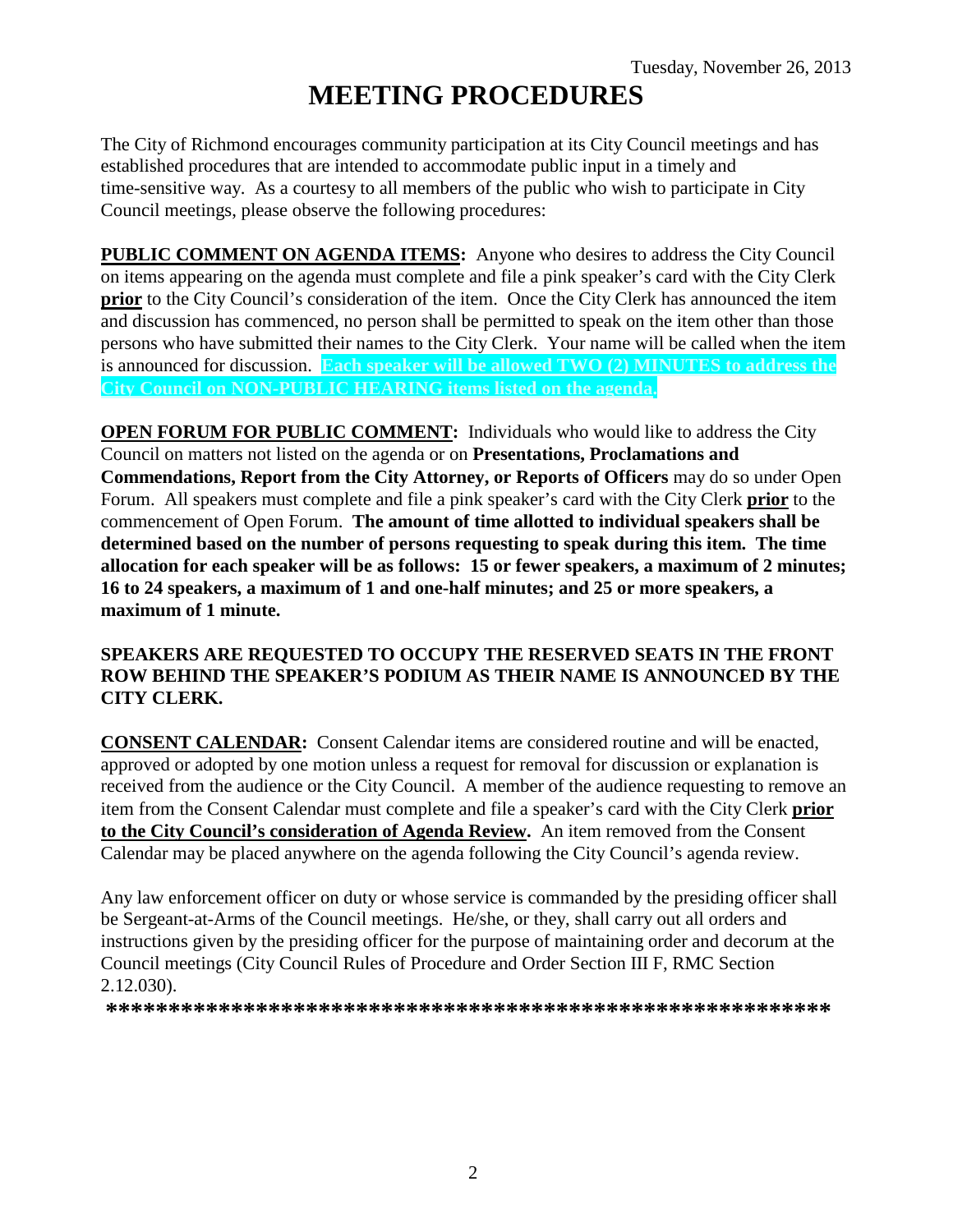## **EVENING OPEN SESSION**

5:00 p.m.

### **A. ROLL CALL**

### **B. PUBLIC COMMENT**

### **C. ADJOURN TO CLOSED SESSION**

### **CLOSED SESSION**

Shimada Room of the Community Services Building

### **A. CITY COUNCIL**

**A-1.** CONFERENCE WITH LEGAL COUNSEL - EXISTING LITIGATION (Subdivision [a] of Government Code Section 54956.9):

Wells Fargo vs. City of Richmond

Bank of New York vs. City of Richmond

**A-2.** CONFERENCE WITH LEGAL COUNSEL - ANTICIPATED LITIGATION (Significant exposure to litigation pursuant to Subdivision (b) of Government Code Section 54956.9):

(One or more cases)